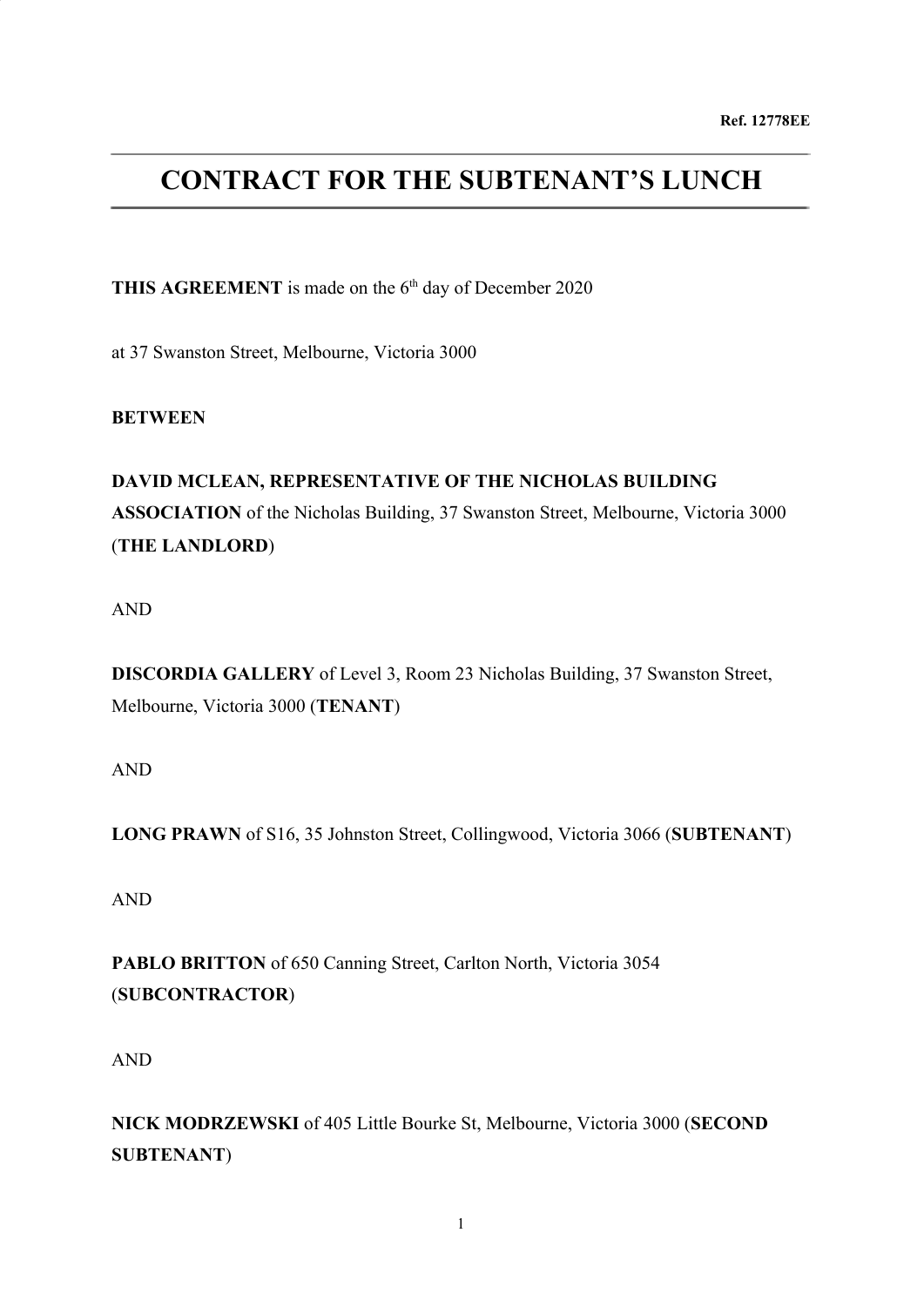## AND

**LANEWAY LEARNING PTY LTD** of Level 3, Room 17, 37 Swanston St, Melbourne, Victoria 3000 (**CHAIRS AND TABLES LENDER**)

AND

**CATHEDRAL COFFEE** of 37 Swanston St, Melbourne, Victoria 3000 (**FOOD AND BEVERAGE LICENSEE**)

AND

**VARIOUS SUBTENANTS** in attendance for the enjoyment of lunch (**VARIOUS SUBTENANTS) [PRINT NAME HERE:\_\_\_\_\_\_\_\_\_\_\_\_\_\_\_\_\_\_\_\_\_\_\_\_\_\_\_\_\_\_\_\_\_\_\_\_\_]**

## **A. DEFINITIONS AND INTERPRETATION**

## **A.1 Definitions**

In this agreement, unless the context otherwise requires:

*fine natural wines* means fermented Vitis Vinifera pertaining to methods that favour the unpredictable, volatile, surprising and rewarding process of winemaking with minimal chemicals and/or superficial processes, including a resistance towards processes that produce carbon emissions, such as air travel. As an unregulated title this attribution is at the discretion of the SUBTENANT and may only be mooted tableside by the VARIOUS SUBTENANTS.

*high-market produce* means all fruit, vegetable, legume, grain, nut, seed, fat, oil, meat, poultry, fish, beverages and other foods are sourced with utmost respect to holistic practices, small businesses, sustainable thinking and quality. As an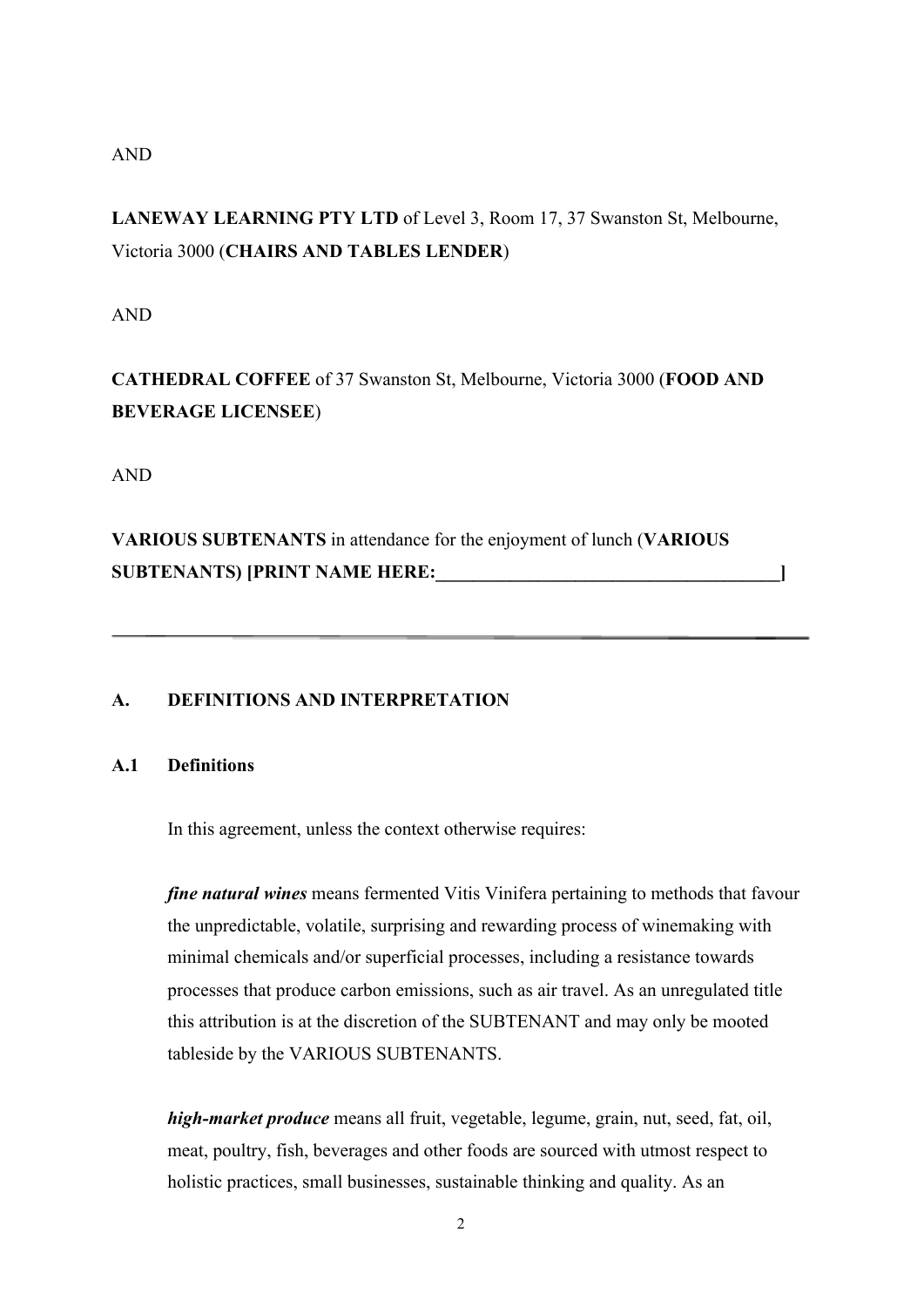unregulated title this attribution is at the discretion of the SUBCONTRACTOR and may only be mooted tableside by the VARIOUS SUBTENANTS.

*lunch* means solid or semi-solid foodstuffs and liquids including but not limited to fine natural wines, unshackled chef food and high-market vegetable produce, eaten throughout the day or evening and is not limited to food consumed at "midday" or a time commonly known as "lunchtime" and for the purposes of this contract includes food eaten between the hours 6pm and 9pm.

*miscellaneous kitchenware* means knives, forks, spoons, plates, bowls, cups, napkins, table-cloths, and chair coverings;

*unshackled chef food* means plated or unplated dishes which eschew the ball and chain of restaurant expectations; while utilising the methods and/or techniques of professional chefs. Food which abandoned the pressures of instagramability, repeatability and civility.

#### **1. PREMISES**

#### **1.1 The Gallery**

The TENANT agrees to sublet the premises known as **Level 3, Room 23 Nicholas Building, 37 Swanston Street, Melbourne, Victoria 3000** (together with those items indicated in the Schedule of Items) to the SUBTENANT, SECOND SUBTENANT and VARIOUS SUBTENANTS with the express permission of the LANDLORD, pursuant to section 81 of the *Residential Tenancies Act 1997* (Vic).

#### **1.2 The Cathedral Arcade**

The TENANT, with the express permission of the LANDLORD, agrees to temporarily provide access to the Cathedral Arcade for the first and second SUBTENANTS and VARIOUS SUBTENANTS.

#### **2. PERIOD**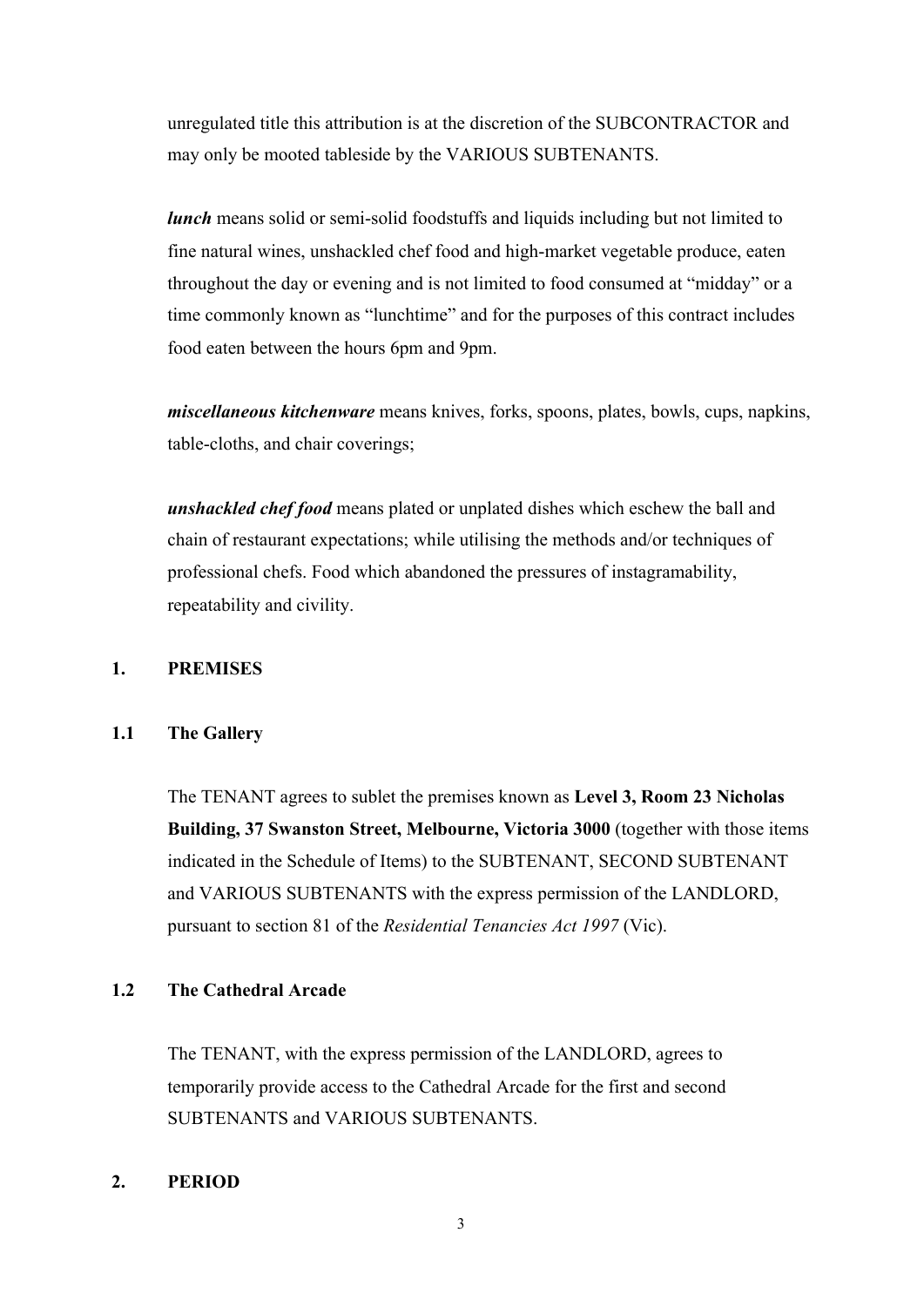#### **2.1 Duration**

The duration of the subtenancy is **three (3) hours** commencing at 18:00 on the 6<sup>th</sup> day of **December** 2020 and ending at 21:00 on the **6 th** day of **December** 2020.

#### **2.2 Termination**

Unless otherwise agreed, the tenancy will terminate in accordance with the *Residential Tenancies Act 1997* at the end of the tenancy and will not continue as a periodic tenancy.

## **2.3 Eviction**

The LANDLORD retains the sole discretion as to whether and when to evict the VARIOUS SUBTENANTS, including prior to the termination of the tenancy. At the conclusion of the SUBTENANCY, the VARIOUS SUBTENANTS will be evicted by notice given by the LANDLORD in accordance with *Land Ownership (Entry and Miscellaneous Rights) Act* 1986 (Vic) or alternatively a Notice to Vacate given in accordance with the section 319 of the *Residential Tenancies Act* 1997 (Vic).

#### **3. RENT**

#### **3.1 Rental amount**

The rental amount is **(\$)150.**

#### **3.2 Rental rights**

The rental amount entitles the VARIOUS SUBTENANTS to the rights described in paragraph 5.2 below.

#### **3.3 Time for paying rental amount**

Payment of the rental amount by the VARIOUS SUBTENANTS is constituted by the purchase of a ticket to attend the lunch.

#### **4 CHAIRS, TABLES AND MISCELLANEOUS KITCHENWARE**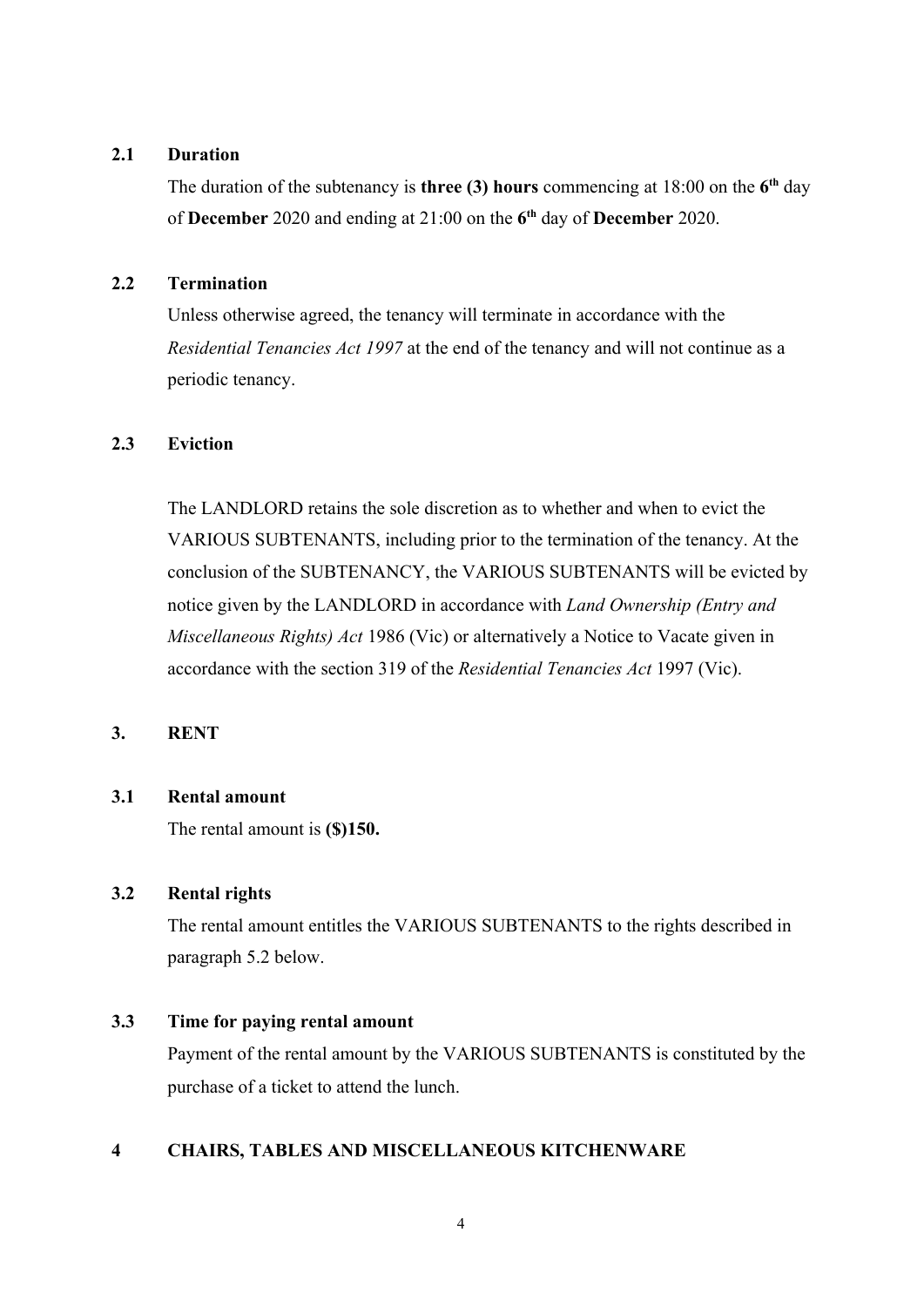#### **4.1 Use of chairs, tables and miscellaneous kitchenware**

With the express permission of the CHAIRS AND TABLES LENDER and the FIRST SUBTENANT, throughout the duration of the tenancy, the VARIOUS SUBTENANTS are entitled to the use of the chairs, tables and miscellaneous kitchenware for the purposes of:

- a. consuming the lunch;
- b. engaging in conversation; or
- c. resting various parts of the body including, but not limited to, knees and ankles.

#### **4.2 Inspection of chairs and tables**

At any point throughout the duration of the tenancy, the LANDLORD is entitled to:

- a. with or without notice to the VARIOUS SUBTENANTS, inspect the use made by the VARIOUS SUBTENANTS of the chairs, tables and miscellaneous kitchenware; and
- b. create a report on the condition of the chairs, tables and miscellaneous kitchenware, noting any damage which, in the reasonable opinion of the LANDLORD, was caused by the VARIOUS SUBTENANTS.

If the LANDLORD chooses to provide notice to the VARIOUS SUBTENANTS of the inspection, notice may be given by any method described in section 48 (3) (d) (iv) of the *Land Ownership (Entry and Miscellaneous Rights) Act* 1986 (Vic).

#### **4.3 Maintenance of chairs, tables and miscellaneous kitchenware**

If, as a result of an inspection by the LANDLORD carried out in accordance with clause 4.2 above, the LANDLORD identifies any damage, uncleanliness or unauthorised wear and tear, the LANDLORD may: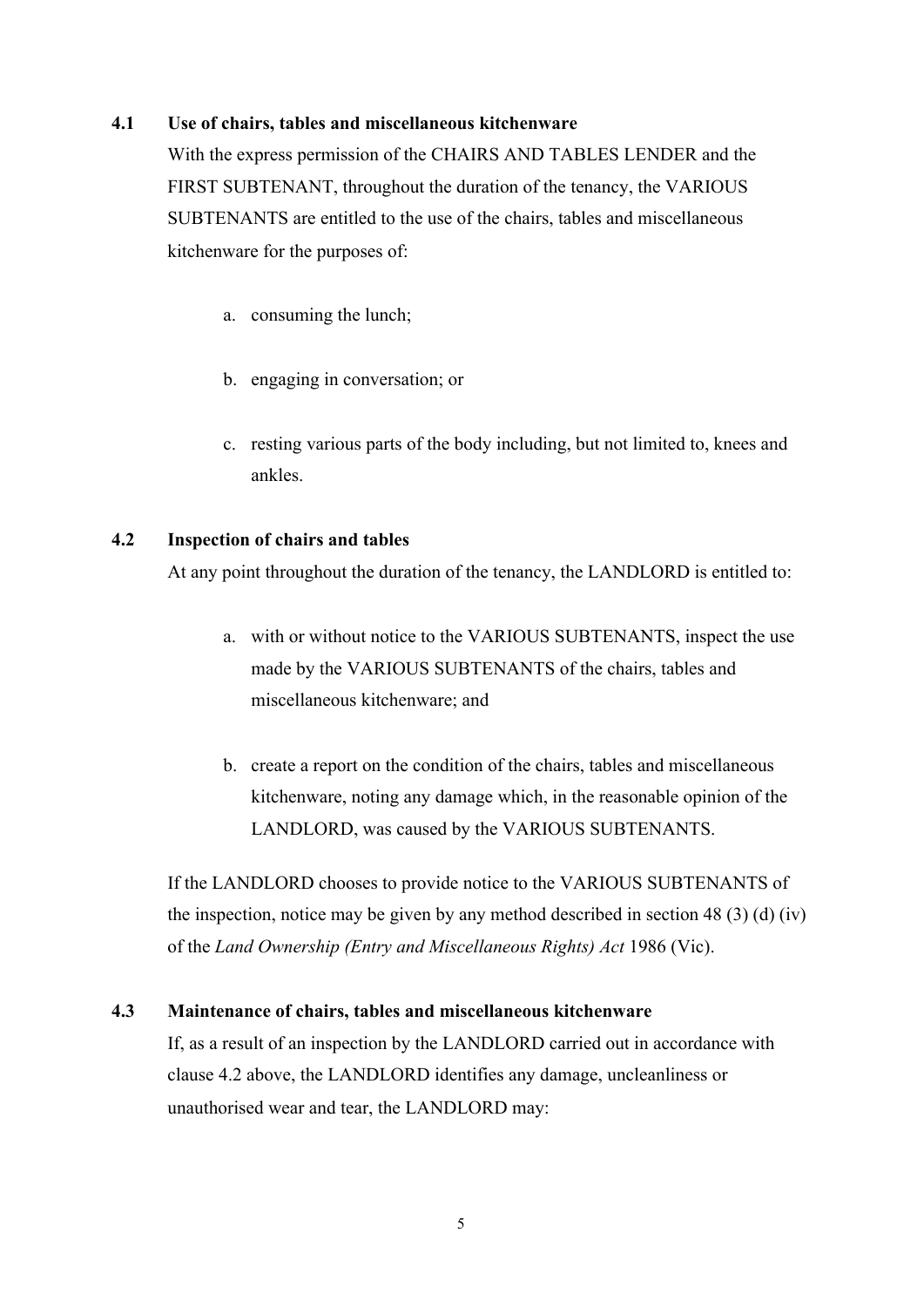- a. issue one or more of the VARIOUS SUBTENANTS with an infringement notice in accordance with section 7 of the *Infringements Act* 2006 (Vic); or
- b. otherwise take reasonable steps to ensure that the chairs, tables and miscellaneous kitchenware are returned to good repair.

#### **5 LUNCH**

#### **5.1 Various stages of lunch**

Upon the commencement of the lunch, the VARIOUS SUBTENANTS can expect to receive various items as outlined in Schedule 1.

### **5.2 Rights with respect to The Lunch**

The VARIOUS SUBTENANTS' rights to the lunch are strictly limited to:

- a. immediate consumption of the lunch;
- b. digestion (including chewing and swallowing) of the lunch, including but not limited to any use of the mouth; throat (pharynx); oesophagus (swallowing tube); stomach; small intestine (duodenum, jejunum and ileum) and any associated function of the pancreas, liver or gallbladder;
- c. with the exception of any nutrients that may have been absorbed through the process of digestion described in paragraph b. above, any remainder from the lunch must be returned to the LANDLORD via the colon and deposited at any of the washroom facilities located throughout the premises.

### **6 BREAK LEASE**

If, for any reason the VARIOUS SUBTENANTS require to be released from this subtenancy prior to its normal termination date, the VARIOUS SUBTENANTS acknowledge and agree to: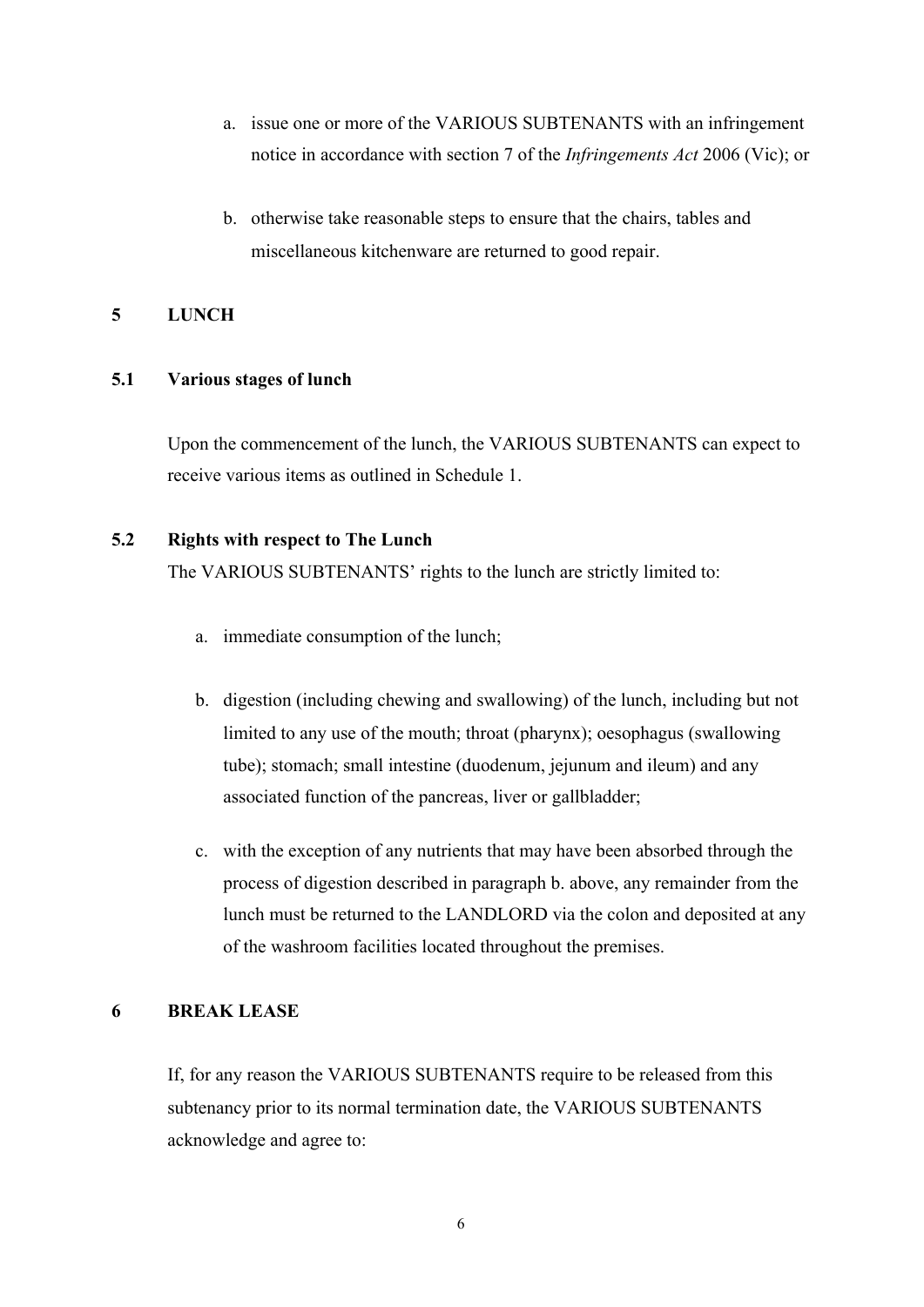- a. forfeit the rent paid to date;
- b. pay a service fee (re-leasing fee) equivalent to 30% of the total rent payable;
- c. pay for all advertising expenses required to re-sublet the lunch.

The VARIOUS SUBTENANTS must give notice in writing if they intend to break the subtenancy. Unless written acknowledgement and acceptance is given in return the subtenancy remains in force. The LANDLORD retains the right to refuse any subtenancy application. No communication or correspondence will be entered into. The VARIOUS SUBTENANTS must vacate the premises prior to the new SUBTENANT arriving. This time frame allows the LANDLORD to conduct a final inspection of the chairs, tables and miscellaneous kitchenware and attend to any outstanding issues. If the incoming SUBTENANT is unable to move in at the agreed time, the outgoing SUBTENANT is liable for compensation (costs involved).

I/We, the VARIOUS SUBTENANTS, confirm having read the terms of this contract and agree to abide by them and sign hereunder as to my/our agreement

**\_\_\_\_\_\_\_\_\_\_\_\_\_\_\_\_\_\_\_\_\_\_\_\_\_\_\_\_\_\_\_\_\_\_\_\_\_\_\_\_\_\_\_\_\_\_\_\_**

 $\mathcal{L}_\text{max}$  , and the contract of the contract of the contract of the contract of the contract of the contract of the contract of the contract of the contract of the contract of the contract of the contract of the contr

## **SIGNED by the VARIOUS SUBTENANTS:**

[Signature]

[Print Name]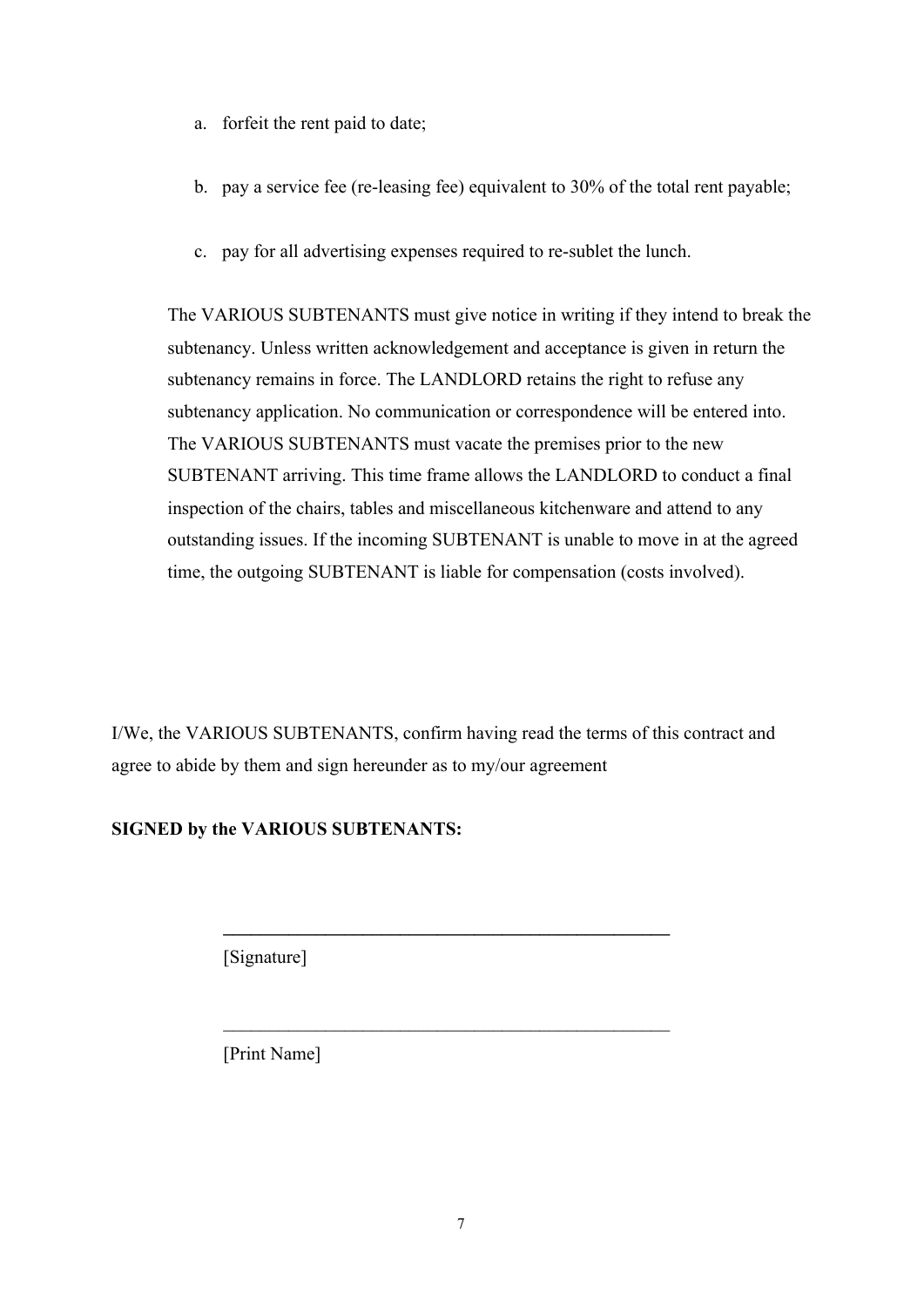## **Schedule 1**

| <b>Item</b><br>$^{\#}$ | <b>Type</b>        | <b>Dish Name</b>                                                                                        | <b>Components</b>                                                                                                               | <b>Utensils</b> | <b>Notes</b>                                                                                                                                                                                                                                                                                                                                                                                                                                                                          |
|------------------------|--------------------|---------------------------------------------------------------------------------------------------------|---------------------------------------------------------------------------------------------------------------------------------|-----------------|---------------------------------------------------------------------------------------------------------------------------------------------------------------------------------------------------------------------------------------------------------------------------------------------------------------------------------------------------------------------------------------------------------------------------------------------------------------------------------------|
| 1                      | Tipple             | Celebrate a<br>Morning's Bidding<br>with a shot of<br>Moccona topped<br>$v$ odka. $1$                   | Freeze dried Moccona<br>Gold (5) coffee, 42<br>Below vodka.                                                                     | Cup             | Dalgona Coffee is a South Korean<br>preparation of instant coffee. With<br>sugar and vigorous whipping, the<br>coffee is elevated to a rich, velvet<br>like foam which rests effortlessly<br>on milk. In lieu of the lactose,<br>vodka is called upon to stiffen<br>things up. A frightful wake up call<br>to ready the bidding elbow.                                                                                                                                                |
| 2                      | Snack              | These days, property<br>portfolios are<br>covered in skin <sup>2</sup>                                  | Fried rice paper skin,<br>salt and black garlic<br>foam, caperberry, kale<br>crisp. $(v)$                                       | Napkin          | A miraculous gastronomic moment<br>occurs when pork skin is fried, or<br>as the Colombians say, "exploded"<br>(chicharrón toteado). With<br>vigorous contortions, the skin<br>transforms to a light, crisp pork<br>vessel.<br>Similarly, rice paper, when bathed<br>in bubbling oil, reacts much the<br>same. Spits the dummy really,<br>flips, turns and becomes frightfully<br>crisp.<br>Both illustrious crackers are<br>destined for a good dip, a fine blob<br>of aerated umami. |
| 3                      | <b>First Drink</b> | Fizzy Good Make<br>Feel Nice                                                                            | Yarra Valley Syrah<br>and Chardonnay                                                                                            | Wine Glass      | Raised in old oak, then<br>refermented in bottle. Creamy<br>mouthfeel, Cantaloupe, Rose petal,<br>smooth rounded acidity.                                                                                                                                                                                                                                                                                                                                                             |
| 4                      | <b>Starter</b>     | Foundations, <i>i.e.</i><br>bricks, soil etc. (they<br>say a house is just an<br>extension of the body) | Pressed terrine of<br>potatoes (sebago,<br>kestrel, royal blue,<br>king edward, desiree),<br>truffle, sage and herb<br>oil. (v) | Plate           | Fruits of the land, rough with<br>nodules and odd growths, rooted<br>below the sun's reach make a most<br>compelling pressed terrine. Rooty<br>vegetables, or more accurately<br>tubers, rhizomes, corms, bulbs, and<br>hypocotyls, or more simply<br>potatoes and truffles are cooked<br>and placed under pressure to<br>compress into a unified form. A<br>brick from the ground served<br>alongside a soil of mushroom and                                                         |

<sup>1</sup> See Nick Modrzewski, *The Knees and Ankles of a Landlord* (2020, limited edition, hand-bound book on 120gsm Stephen Gesso paper with Buckram hardcover and gold foiled lettering) 67.

<sup>2</sup> See Nick Modrzewski, *The Knees and Ankles of a Landlord* (2020, limited edition, hand-bound book on 120gsm Stephen Gesso paper with Buckram hardcover and gold foiled lettering) 67.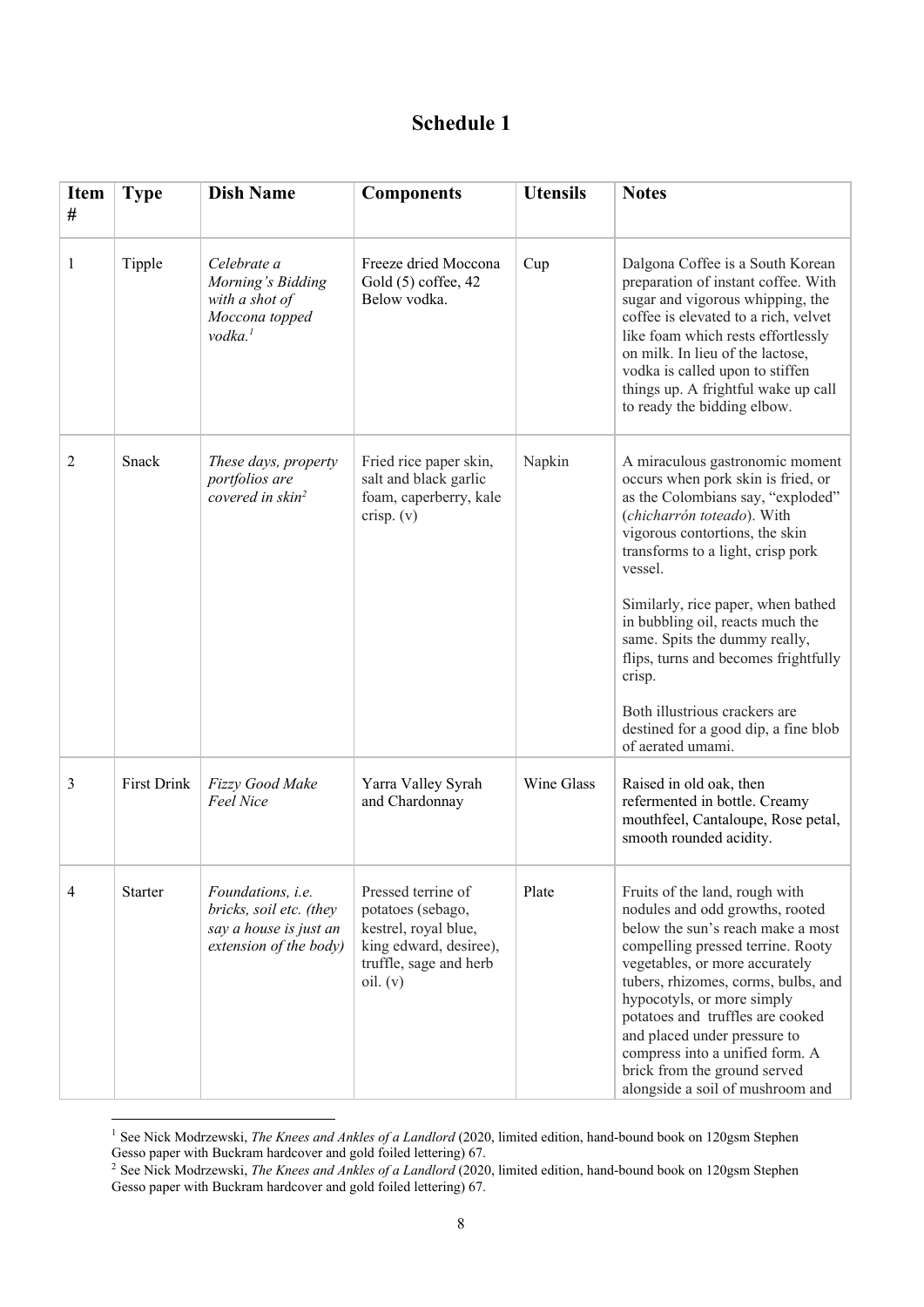|   |               |                                              |                                                                                                                                                |                 | garnished with micro herbs. The<br>foundations of any worthy<br>degustations must be built with<br>such integrity.                                                                                                                                                                                                                                                                                                                                                                                                                                                                                                                                                                                                                                                                                                                                           |
|---|---------------|----------------------------------------------|------------------------------------------------------------------------------------------------------------------------------------------------|-----------------|--------------------------------------------------------------------------------------------------------------------------------------------------------------------------------------------------------------------------------------------------------------------------------------------------------------------------------------------------------------------------------------------------------------------------------------------------------------------------------------------------------------------------------------------------------------------------------------------------------------------------------------------------------------------------------------------------------------------------------------------------------------------------------------------------------------------------------------------------------------|
| 5 | Table<br>Wine | ZUNGGUZUNGGU<br>GUZUNGGUZENG                 | A melange of red and<br>white varietals.                                                                                                       | Wine<br>Glasses | "\$1 from every bottle goes to<br>Change The Record. We are<br>incredibly privileged to make wine<br>on aboriginal land. Change the<br>Record is Australia's only national<br>Aboriginal led justice coalition of<br>legal, health and family violence<br>prevention experts. Their mission<br>is to end the incarceration of, and<br>family violence against, Aboriginal<br>and Torres Strait Islander people."<br>No Australian wine can ever be.<br>swilled, spilled or enjoyed without<br>an understanding that the<br>sovereignty of the lands on which<br>it was made has never been ceded.                                                                                                                                                                                                                                                            |
| 6 | Main          | The Ankles of a<br>Landlord & Rent<br>Sauce. | Fried pork hock,<br>cardamom salt.<br>Zhoug aka green<br>sauce.<br>or<br>Fried globe artichokes,<br>cardamom (v).<br>Zhoug aka green<br>sauce. | Serveware       | A ham hock (or hough) or pork<br>knuckle is the joint between the<br>tibia/fibula and the metatarsals of<br>the foot of a pig, where the foot<br>was attached to the hog's leg. It is<br>the portion of the leg that is neither<br>part of the ham proper nor the<br>ankle or foot (trotter), but rather<br>the extreme shank end of the leg<br>bone. For the fussy or the<br>ill-educated, this cut is undesired<br>and thrown aside. Yet for those in<br>the know, the hock yields the most<br>succulent and delicate flesh. Just<br>add expertise and time.<br>Similarly, the artichoke, in its<br>crown of thorns, wards off the<br>undedicated. Yet beneath the<br>stubborn layers lies a most supple<br>and aromatic centre. Cooked<br>correctly, this low yielding plant is<br>a delicacy. As the Italians say,<br>"1000 kisses to get to the heart". |
| 7 | Table<br>Wine | 2020 CRÉ Sauvignon<br>blanc                  | Sauvignon blanc                                                                                                                                | Wine Glass      | Grown in the upper yarra, from the<br>Tibooburra Vineyard. Great<br>natural acid, good fruit ripeness.<br>Destemmed with four days on                                                                                                                                                                                                                                                                                                                                                                                                                                                                                                                                                                                                                                                                                                                        |
|   |               |                                              |                                                                                                                                                |                 | skins, then pressed to old oak for<br>extended lees contact for five<br>months. Lees stirred and topped<br>regularly throughout elevage.                                                                                                                                                                                                                                                                                                                                                                                                                                                                                                                                                                                                                                                                                                                     |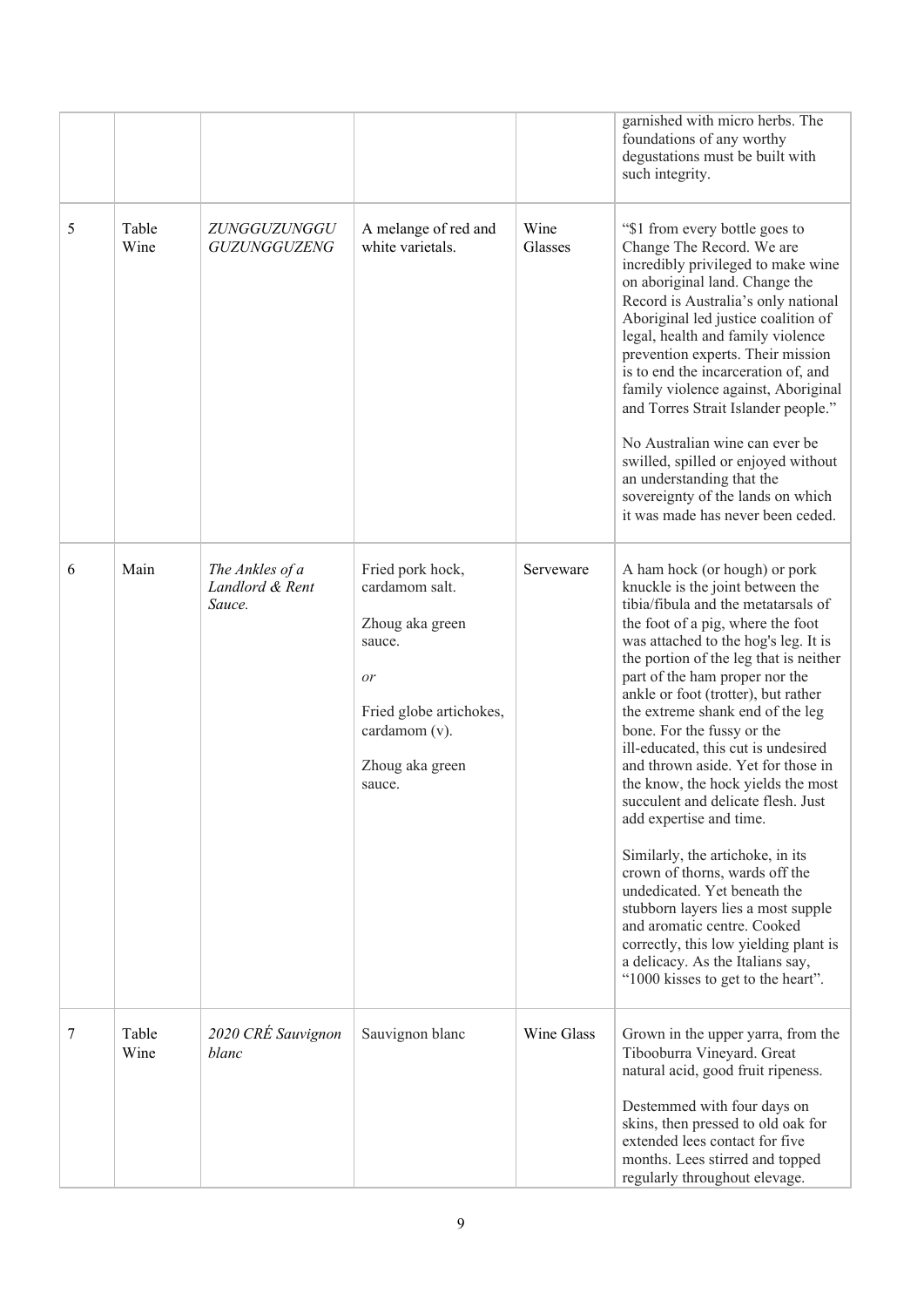|    |                      |                                                                                                                                                                                                                                                      |                                                                                                                                                                                       |                  | No additions. Wild Fermentation<br>25ppm SO2 at bottling.                                                                                                                                                                                                                                                                                                                                                                                                                                            |
|----|----------------------|------------------------------------------------------------------------------------------------------------------------------------------------------------------------------------------------------------------------------------------------------|---------------------------------------------------------------------------------------------------------------------------------------------------------------------------------------|------------------|------------------------------------------------------------------------------------------------------------------------------------------------------------------------------------------------------------------------------------------------------------------------------------------------------------------------------------------------------------------------------------------------------------------------------------------------------------------------------------------------------|
| 8  | Table<br>Wine        | 2020 CRÉ Pinot Noir                                                                                                                                                                                                                                  | Pinot Noir                                                                                                                                                                            | Wine Glass       | Grown at the Tibooburra<br>Vineyard, in the Upper Yarra, near<br>Hoddles Creek and Gembrook.<br>Black volcanic topsoil over clay<br>with seams of granite rock.<br>At an elevation of 200m, the<br>highest point in the Yarra Valley,<br>500kg of fruit was picked. 50%<br>remained whole bunches and 50%<br>de-stemmed. A green and<br>effervescent mix gentle foot<br>trodden every couple of days. 8<br>days of maceration followed.<br>Elevage in old oak for 4 months.<br>No additions, no S02. |
| 8  | Ornament-<br>al Side | Pears that fell close<br>to the tree (so close<br>that they inherited an<br>entire $200m^2$<br>suburban kingdom,<br>turning them into<br>Proud Young<br>Despots, Rulers of<br>their patch of land<br>and builders of<br>high-rise<br>apartments) $3$ | Pears baked in Kaolin<br>clay                                                                                                                                                         | Ream of<br>paper | Sink your teeth into these<br>ornaments if you like the taste of<br>ornaments. White china like clay<br>coats these fructose bombs. Edible<br>but only for the starving and<br>crazed.                                                                                                                                                                                                                                                                                                               |
| 10 | Side                 | Yard Scraps                                                                                                                                                                                                                                          | An assortment of<br>vegetables (Jerusalem<br>artichoke, beetroot,<br>asparagus, heirloom<br>carrot, radish, parsnip)<br>served on mushroom<br>soil with a clay gel (!)<br>underneath. | Serveware        | Strawn across the back yard is not<br>trash but treasure. And as we know<br>one chef's trash is another chef's<br>treasure. That said these scraps are<br>anything but, pearls of produce<br>from fine local farms, selected for<br>plumpness and rooty prowess.                                                                                                                                                                                                                                     |
| 11 | Salad                | Palette Relief                                                                                                                                                                                                                                       | Bitter leaves (endive,<br>cress, radicchio),<br>hazelnuts, champagne<br>vinaigrette                                                                                                   | Serveware        | Without shadow there is no light.<br>The same goes for the palette.<br>Herein, an olive branch for your<br>soldiering tongue. Some acid to cut<br>light into your life. Champagne for<br>my real friends, real pain for my<br>sham friends.                                                                                                                                                                                                                                                          |
| 12 | Sweet                |                                                                                                                                                                                                                                                      |                                                                                                                                                                                       |                  |                                                                                                                                                                                                                                                                                                                                                                                                                                                                                                      |

<sup>3</sup> See Nick Modrzewski, *The Knees and Ankles of a Landlord* (2020, limited edition, hand-bound book on 120gsm Stephen Gesso paper with Buckram hardcover and gold foiled lettering) 33.